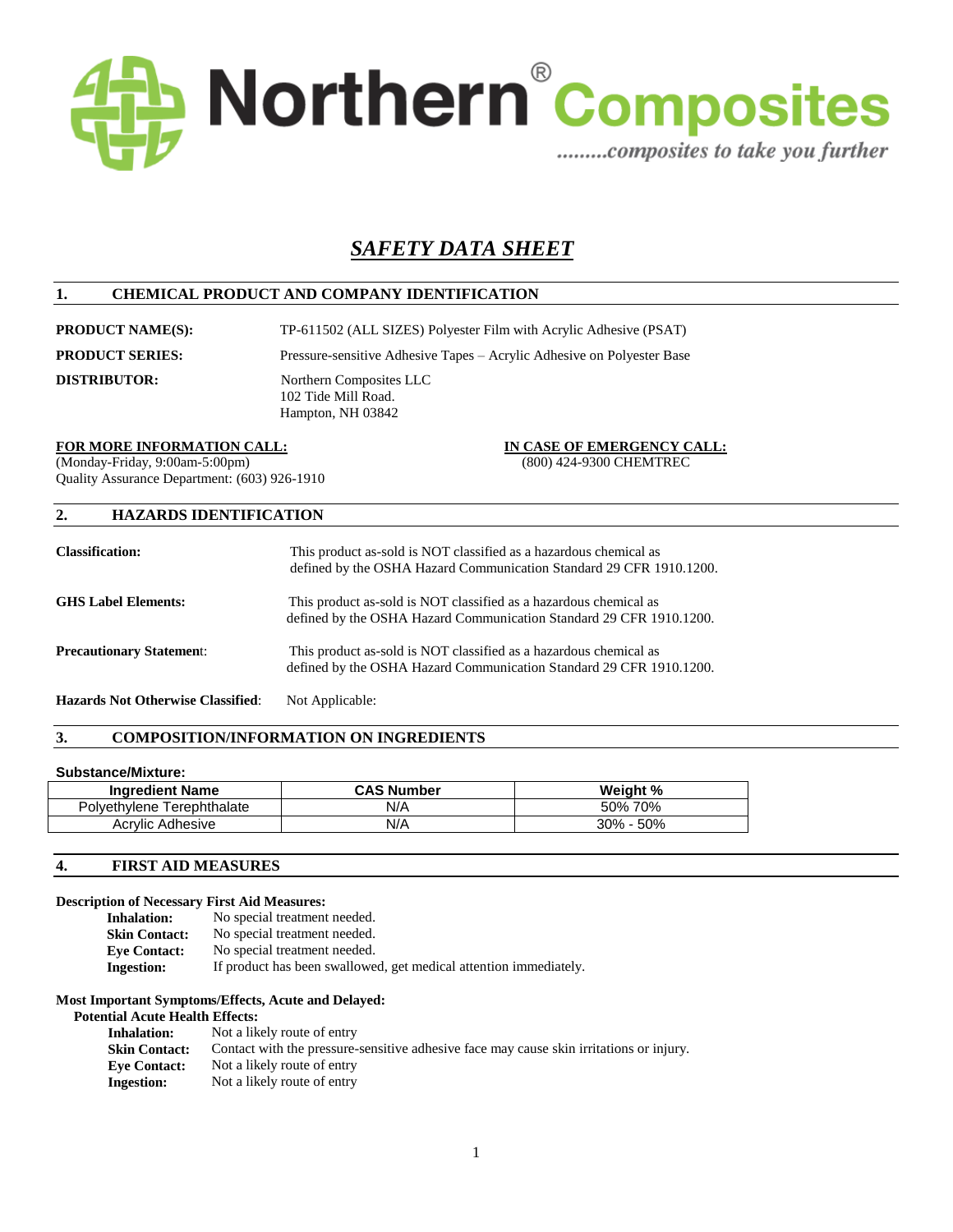### **Over-Exposure Signs/Symptoms:**

| <b>Inhalation:</b>   | No known significant effects. |
|----------------------|-------------------------------|
| <b>Skin Contact:</b> | No known significant effects. |
| <b>Eve Contact:</b>  | No known significant effects. |
| <b>Ingestion:</b>    | No known significant effects. |

#### **Indication of Immediate Medical Attention and Special Treatment Needed, If Necessary**

| <b>Notes to Physician:</b>  | No special treatment needed. |
|-----------------------------|------------------------------|
| <b>Specific Treatments:</b> | No special treatment needed. |

## **5. FIRE FIGHTING MEASURES**

#### **Suitable Extinguishing Media:**

Water Spray, Carbon Dioxide (CO2), Dry Chemical, Foam

#### **Hazardous Thermal Decomposition Products:**

No information available.

#### **Special Protective Equipment and Precautions for Fire-Fighters:**

NO special requirements needed.

#### **6. ACCIDENTAL RELEASE MEASURES**

#### **Personal Precautions, Protective Equipment, and Emergency Procedures:**

Refer to Sections 4, 5 and 8

#### **Methods and Materials for Containment and Cleaning Up:**

 Material for disposal should be placed in appropriate containers. Dispose of dry solids in a landfill that is permitted, licensed or registered, to manage industrial solid waste.

## **7. HANDLING AND STORAGE**

**Precautions for Safe Handling:** No special handling precautions needed. Avoid excessive temperatures and high humidity.

**Conditions for Safe Storage, Including Any Incompatibilities:** No special restrictions on storage with other products.

## **8. EXPOSURE CONTROLS/PERSONAL PROTECTION**

#### **Occupational Exposure Limits:**

**Individual Protection Measures**

| <b>Ingredient Name</b> | CAS    | <b>OSHA PEL</b>        | <b>ACGIH TLV</b>       |
|------------------------|--------|------------------------|------------------------|
|                        | Number | <b>Exposure Limits</b> | <b>Exposure Limits</b> |
| N/A                    | N/A    | None.                  | None.                  |

**Appropriate Engineering Controls:** No special controls needed.

| Use appropriate NIOSH-approved respirator in presence of decomposition fumes. |
|-------------------------------------------------------------------------------|
| Use of safety glasses is recommended.                                         |
| Pressure-sensitive adhesive may stick to skin and cause superficial injury    |
| Not an expected route of exposure                                             |
| Not Applicable                                                                |
|                                                                               |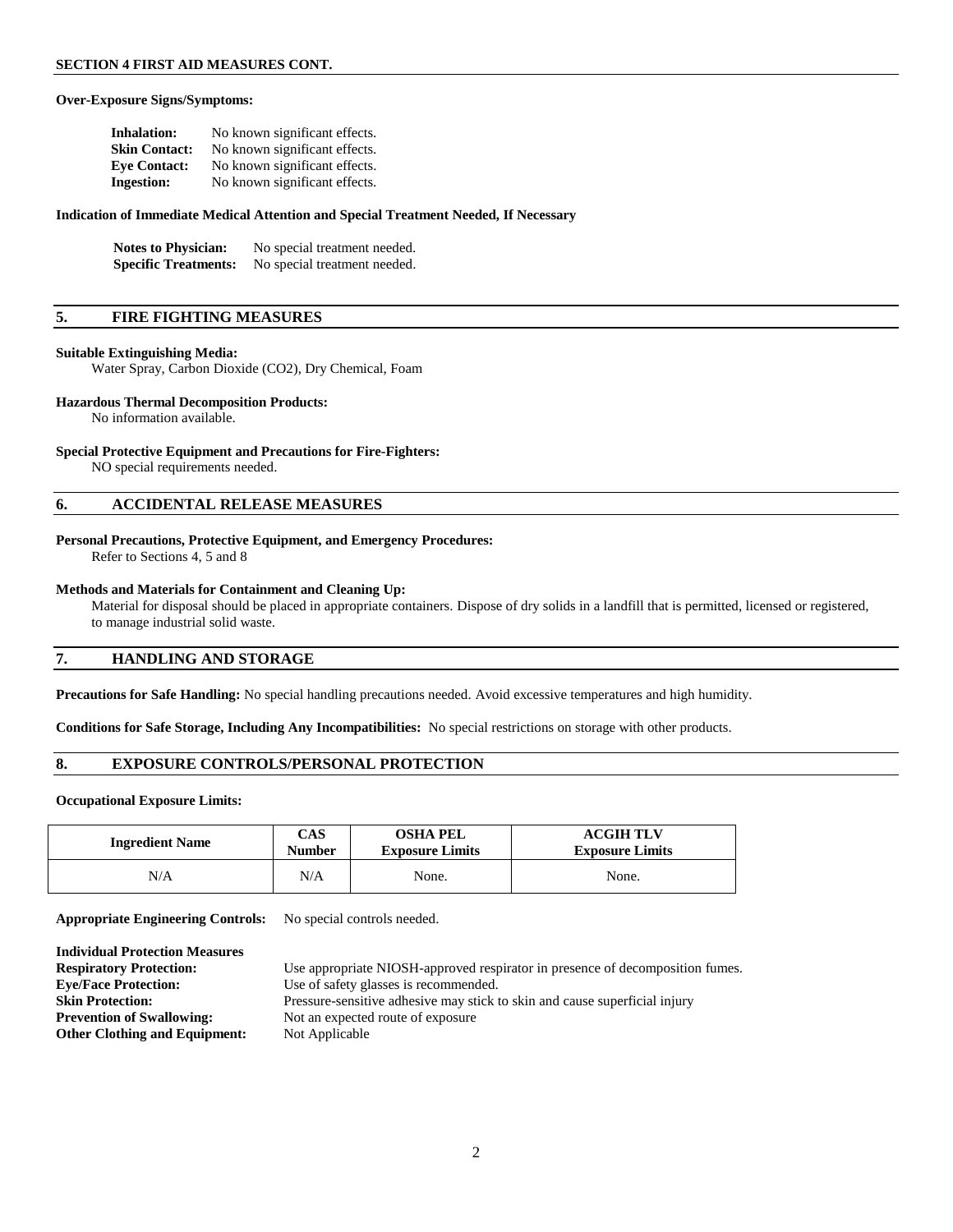## **9. PHYSICAL AND CHEMICAL PROPERTIES**

| <b>Physical State:</b>            | Solid                      |
|-----------------------------------|----------------------------|
| Color:                            | **                         |
| Odor:                             | Slight characteristic odor |
| <b>Odor Threshold:</b>            | Not Applicable             |
| pH:                               | Not Applicable             |
| <b>Melting Point:</b>             | Not Applicable             |
| <b>Boiling Point:</b>             | Not Applicable             |
| <b>Flash Point:</b>               | Does not Flash             |
| <b>Evaporation Rate:</b>          | Not Applicable             |
| <b>Flammability:</b>              | Not Applicable             |
| <b>Explosive Limits:</b>          | Not Applicable             |
| <b>Vapor Pressure:</b>            | Not Applicable             |
| <b>Vapor Density:</b>             | Not Applicable             |
| <b>Specific Gravity:</b>          | Not Applicable             |
| Solubility:                       | Insoluble                  |
| <b>Auto-Ignition Temperature:</b> | Not Applicable             |

\*\* Thin, flexible tape, various thicknesses, various colors, and clear with acrylic adhesive on one side.

## **10. STABILITY AND REACTIVITY**

| <b>Reactivity:</b>                         | Not reactive under recommended storage conditions                             |
|--------------------------------------------|-------------------------------------------------------------------------------|
| <b>Chemical Stability:</b>                 | Stable under recommended storage conditions                                   |
| <b>Possibility of Hazardous Reactions:</b> | Hazardous polymerization does not occur under recommended storage conditions. |
| <b>Conditions to Avoid:</b>                | Excessive heat and or high humidity will make product not perform correctly.  |
| <b>Incompatible Materials:</b>             | Strong oxidizers, acids, bases                                                |
| <b>Hazardous Decomposition Products:</b>   | Not Tested.                                                                   |

## **11. TOXICOLOGICAL INFORMATION**

**Skin Corrosion/Irritation:** No known significant effects. **Serious Eye Damage/Irritation:** No known significant effects **Respiratory or Skin Sensitization:** No known significant effects. **Germ Cell Mutagenicity:** No known significant effects. **Carcinogenicity:** No known significant effects. **Reproductive Toxicity:** No known significant effects. **Specific Target Organ Toxicity Single Exposure: No** known significant effects. **Specific Target Organ Toxicity Repeated Exposure:** Fiberglass fiber: Inhalation; 5 mg/m3, 7 hour/90 week-intermittent (rat), Leukemia **Aspiration Hazard:** No known significant effects.

## **12. ECOLOGICAL INFORMATION**

**Aquatic Toxicity:** No known significant effects.

**Terrestrial Toxicity:** No known significant effects.

These materials are chemically unreactive, non-toxic, non-water soluble, and non-biodegradable.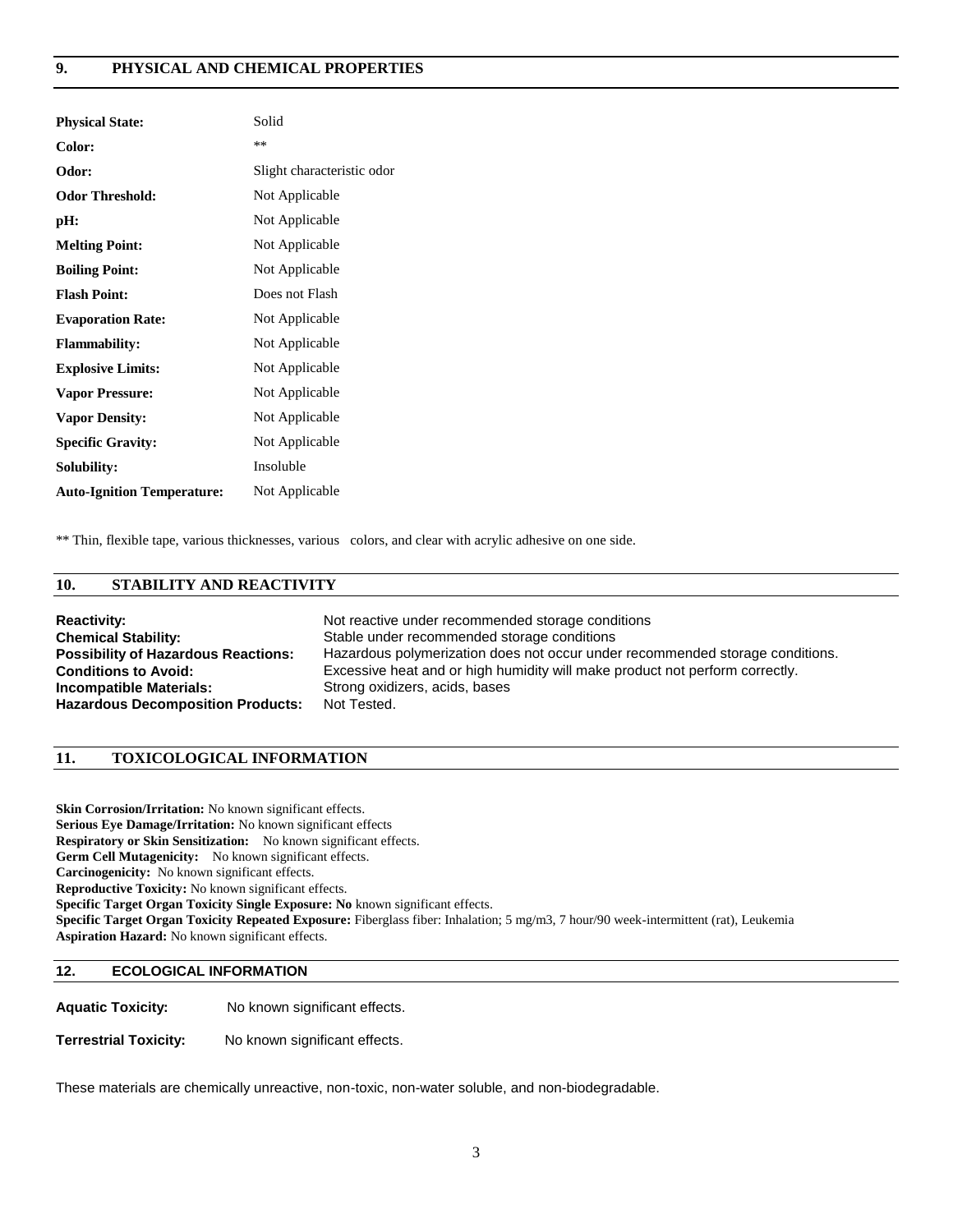## **13. DISPOSAL CONSIDERATIONS**

Disposal should be made in accordance with federal, state and local regulations. Dispose of dry solids in a landfill that is permitted, licensed or registered to manage industrial solid waste.

#### **RCRA Classification :** Not Regulated

| 14.<br><b>TRANSPORT INFORMATION</b>            |                 |
|------------------------------------------------|-----------------|
| <b>US DOT HAZARD CLASS:</b>                    | Not regulated.  |
| <b>US DOT ID NUMBER:</b>                       | Not applicable. |
| <b>TRANSPORTATION OF DANGEROUS GOODS:</b>      | Not applicable. |
| IATA:                                          | Not applicable. |
| <b>INTERNATIONAL MARITIME DANGEROUS GOODS:</b> | Not applicable. |

Not classified as dangerous goods according to the national and international regulations on the transport of dangerous goods. For additional information on shipping regulations affecting this material, contact the information number found on the first page.

| 15. | <b>REGULATORY INFORMATION</b> |
|-----|-------------------------------|
|-----|-------------------------------|

Toxic Substances Control Act (TSCA) **TSCA INVENTORY STATUS:** All components are listed on the TSCA Inventory. OTHER TSCA ISSUES: None.

### **SARA Title III / CERCLA**

Reportable Quantities (RQs) and/or Threshold Planning Quantities (TPQs) exist for the following ingredients: Ingredient Name N/A SARA/CERCLA N/A

SARA EHS N/AASIS No. 2004 Article Safety Information Sheet Spills/releases resulting in the loss of any ingredient at or above its RQ requires immediate notification to the National Response Center (1 (800) 424-8802) and to your Local Emergency Planning Committee.

#### **SECTION 311 HAZARD CLASS**: N/D

#### **SARA 313 Toxic Chemicals**

This product contains the following toxic chemicals subject to the reporting requirements of section 313 to the Emergency Planning and Community Right-To-Know Act of 1986 and of 40 CFR 372: **CAS# N/A Chemical Name N/A % by Weight N/A**

**State Right to Know** In addition to the ingredients found in Section 2, the following are listed for state right-to-know purposes: **CAS# N/A Chemical Name N/A % by Weight N/A**

**ADDITIONAL REGULATORY INFORMATION: N/A WHMIS CLASSIFICATION (CANADA): N/D FOREIGN INVENTORY STATUS: N/D**